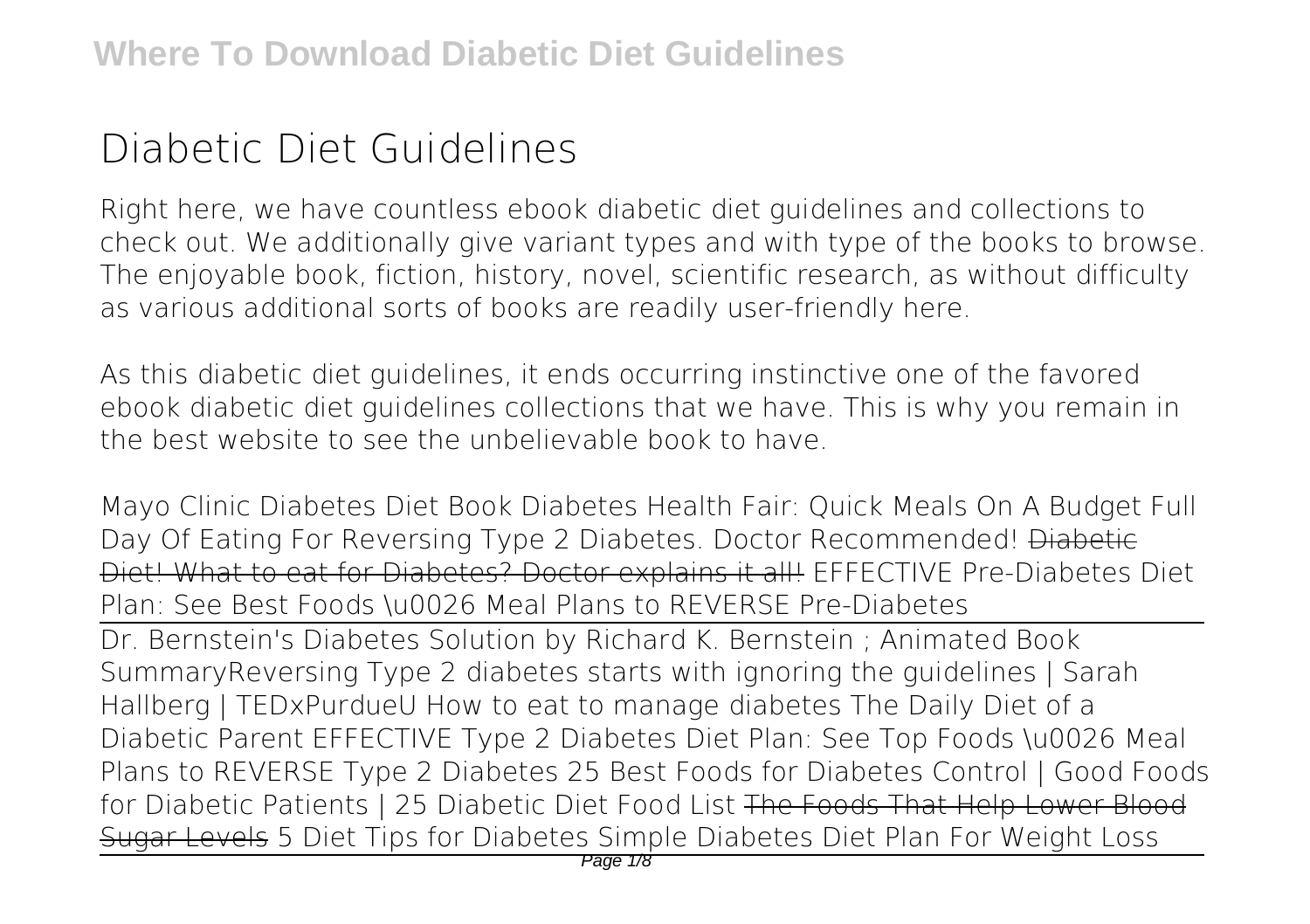The BEST Foods At The Grocery Store For DIABETES. And What To Avoid!<del>I Cured My</del> Type 2 Diabetes | This Morning **Rigorous diet can put type 2 diabetes into remission, study finds Reverse Diabetes Without Medication**

All about Diabetes - myths and facts**14 Anti-diabetic Vegetables**

Diabetic Diet Guidelines

The following points are sensible: Eat plenty of vegetables Have sufficient fibre in your diet Cut down on sugar Cut down on processed meat Eat fish regularly Cut down on energy dense, processed food – such as crisps, cakes, biscuits and pastries Cut down on alcohol Cut down on salty processed foods

NHS Diet Advice for Diabetes Diet recommendations for people with type 2 diabetes include a vegetarian or vegan diet, the American Diabetes Association diet (which also emphasizes exercise), the Paleo Diet, and the Mediterranean diet. Guidelines on what to eat for people with type 2 diabetes include eating low glycemic load carbohydrates, primarily from vegetables, and consuming fats and proteins mostly from plant sources.

Type 2 Diabetes Diet Guidelines: Foods to Eat, Foods to Avoid Recommended foods Healthy carbohydrates. During digestion, sugars (simple Page 2/8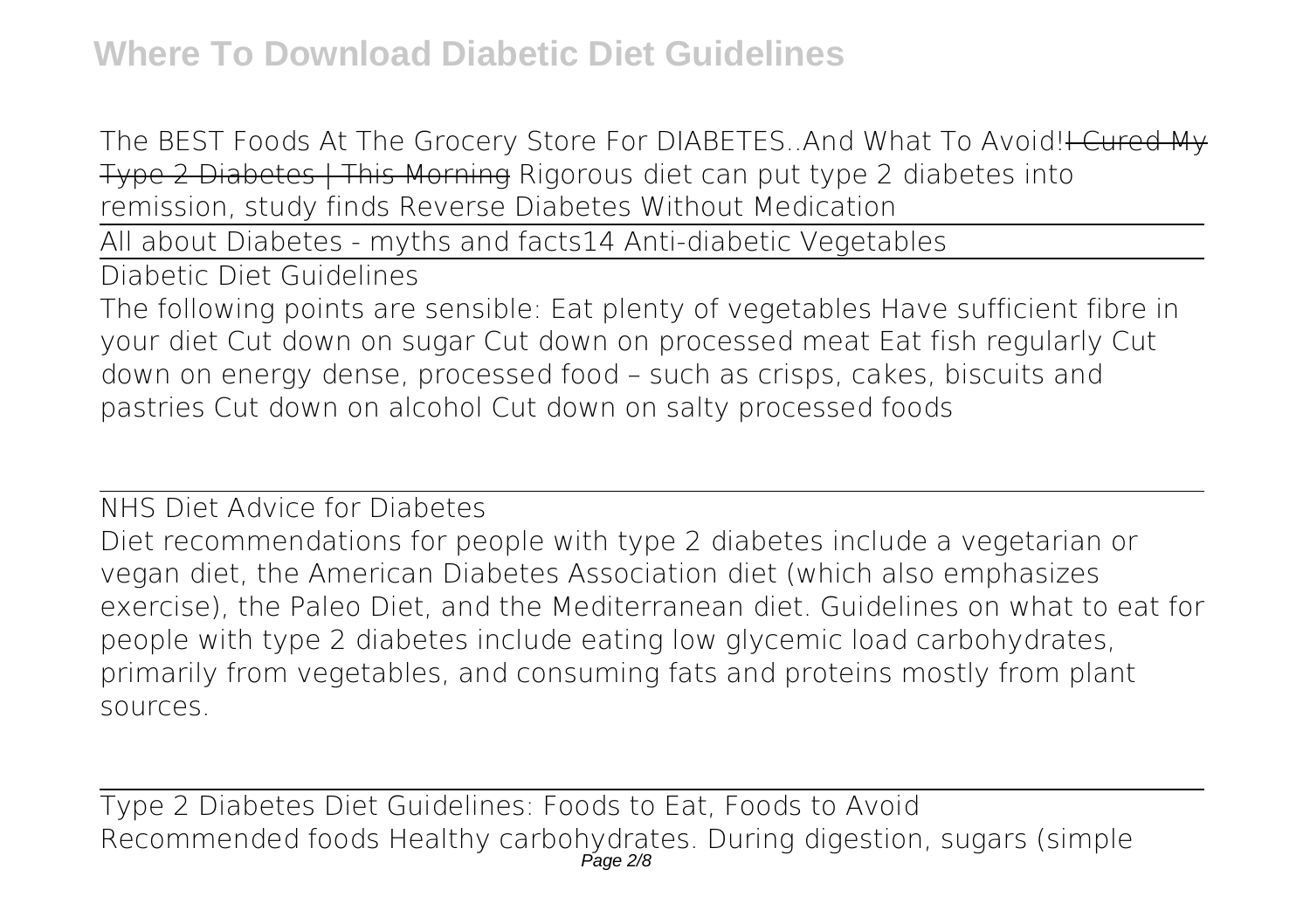carbohydrates) and starches (complex carbohydrates) break down... Fiber-rich foods. Dietary fiber includes all parts of plant foods that your body can't digest or absorb. Fiber moderates... Heart-healthy fish. Eat ...

Diabetes diet: Create your healthy-eating plan - Mayo Clinic Starchy foods Starchy foods are things like potatoes, rice, pasta, bread, chapattis, naan and plantain. They all contain carbohydrate, which is broken down into glucose and used by our cells as fuel. The problem with some starchy foods is that it can raise blood glucose levels quickly, which can make it harder for you to manage your diabetes.

What is a healthy, balanced diet for diabetes? | Diabetes UK People eat more of certain foods such as vegetables, fruits, wholegrains, fish, nuts and pulses People eat less red and processed meat, refined carbohydrates and sugar sweetened beverages. These nutrition guidelines are relevant to people at risk of developing Type 2 diabetes and people with Type 1 and Type 2 diabetes.

Evidence-based nutrition guidelines for ... - diabetes.org.uk eat carbohydrate from fruit, vegetables, whole grains and pulses eat low-fat dairy Page 3/8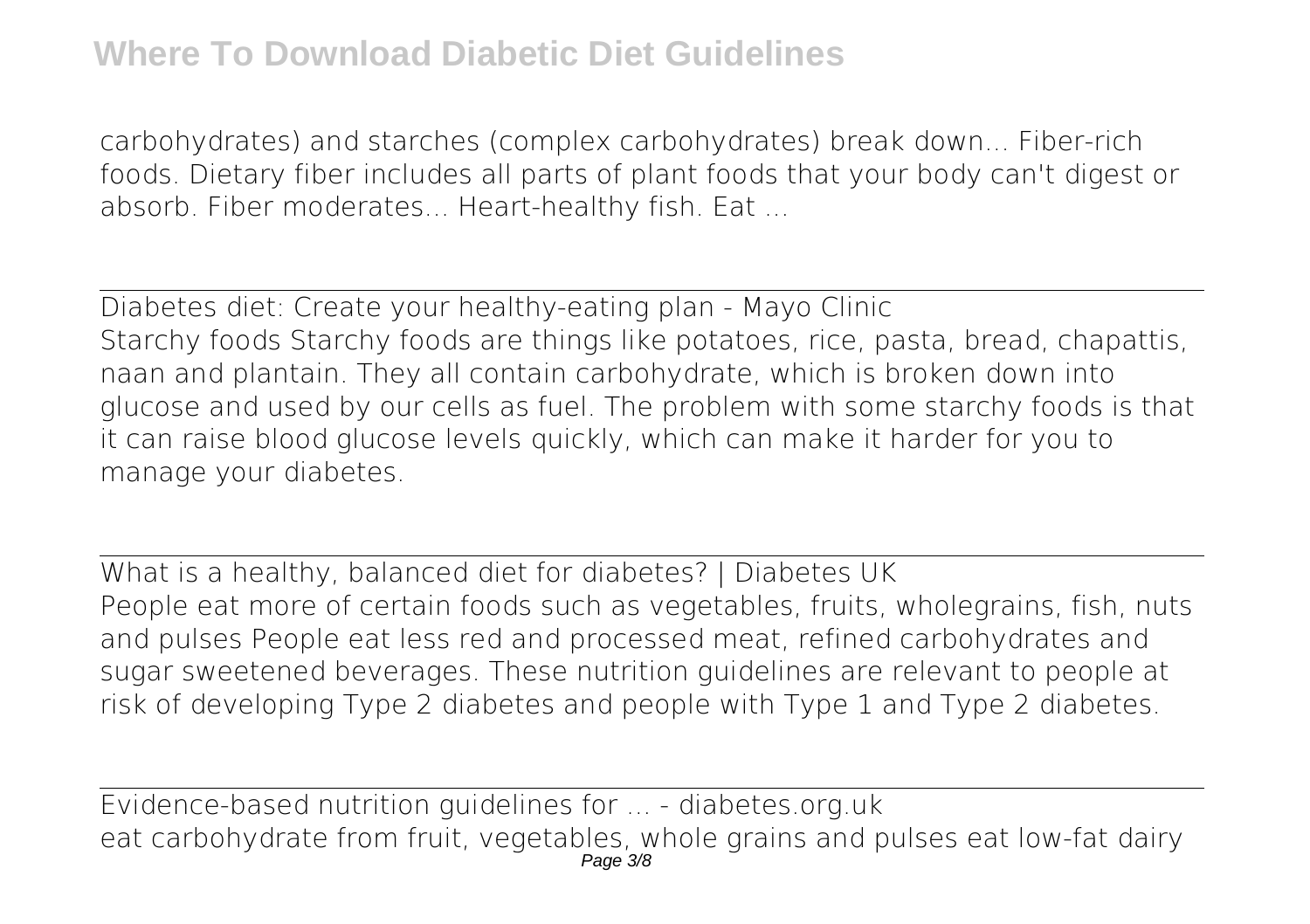products and oily fish limit the amount of food that you eat that contains saturated fats and trans fatty acids. There's no need to buy food sold specifically for people with diabetes because this tends to be expensive and is not necessarily any better for you.

Diet and lifestyle | Information for the public | Type 2 ...

There is evidence that eating a low-calorie diet (800 to 1,200 calories a day) on a short-term basis (around 12 weeks) can help with symptoms of type 2 diabetes. And some people have found that their symptoms go into remission. A low-calorie diet is not safe or suitable for everyone with type 2 diabetes, such as people who need to take insulin.

Type 2 diabetes - Food and keeping active - NHS Fruits like apples, blueberries, strawberries, and cantaloupe Whole intact grains like brown rice, whole wheat bread, whole grain pasta, and oatmeal Starchy vegetables like corn, green peas, sweet potatoes, pumpkin, and plantain Beans and lentils like black beans, kidney beans, chickpeas, and green ...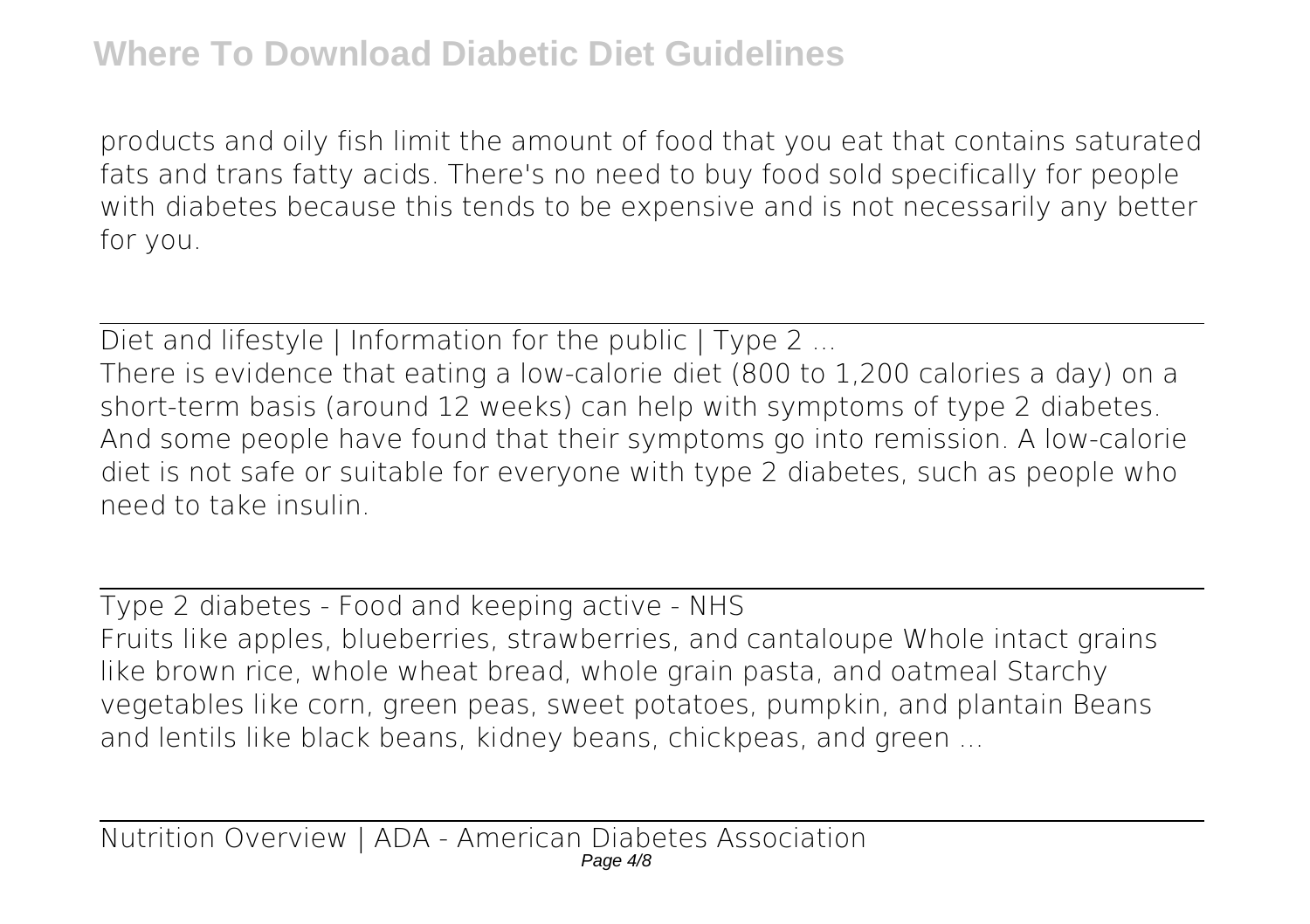This guideline covers the care and management of type 2 diabetes in adults (aged 18 and over). It focuses on patient education, dietary advice, managing cardiovascular risk, managing blood glucose levels, and identifying and managing long-term complications.

Overview | Type 2 diabetes in adults: management ...

The Eatwell Guide shows that to have a healthy, balanced diet, people should try to: eat at least 5 portions of a variety of fruit and vegetables every day (see 5 A Day) base meals on higher fibre starchy foods like potatoes, bread, rice or pasta have some dairy or dairy alternatives (such as soya drinks)

Eat well - NHS Best Choices of Dried Beans, Legumes, Peas and Lentils Fruits 21). Wondering if you can eat fruit ? ... Fruits are loaded with vitamins, minerals and fiber just like... Protein 22). The biggest difference among foods in this group is how much fat they contain, and for the vegetarian... Dairy 23). ...

The American Diabetes Association Diet Guidelines 4 Basic Diabetes Low Carb Diet Guidelines 1. Eat Plenty of Vegetables. Vegetables, Page 5/8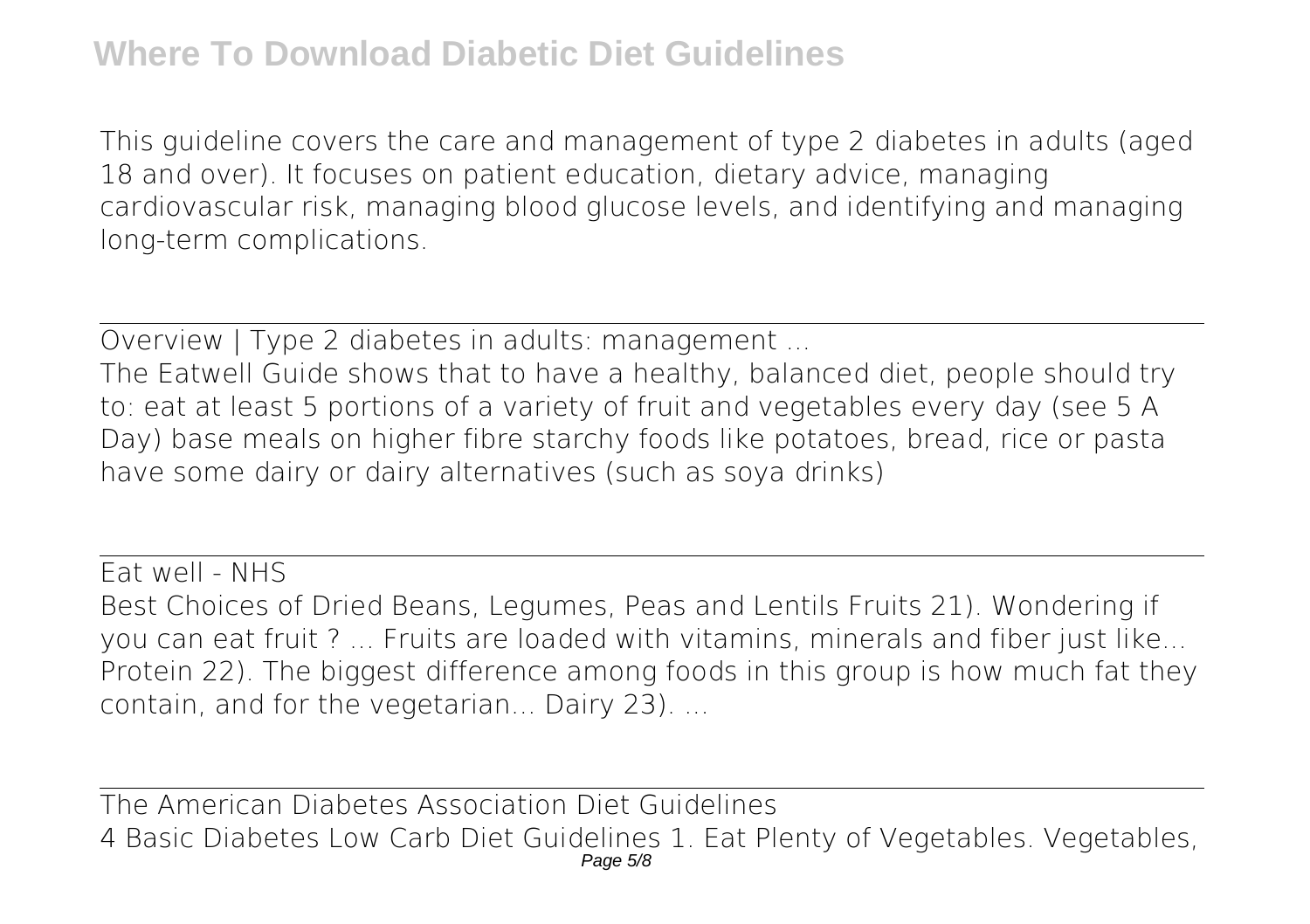particularly the type that grow above the ground (non-starchy vegetables) such... 2. Don't Fear Fat. You might think that 40-75% fat in your diet sounds like a lot and be wondering... won't all that fat... 3. Eat ...

Diabetes Low Carb Diet Guidelines Diabetes Diet Foods to Avoid Saturated Fats: Saturated fat raises your blood cholesterol. You can find it in high-fat animal protein like bacon and sausage, highfat dairy like butter, full-fat...

Eating Healthfully With Diabetes: Your Menu Plan Diabetes makes you more likely to get heart disease. So you'll want to limit unhealthy fat such as saturated fat and trans fats. The main sources of saturated fats are cheese, beef, milk, and baked...

A Healthy Type 2 Diabetes Diet: Carbohydrates, Fiber, Salt ... Try to limit carbohydrates with added sugars or those with refined grains, such as white bread and white rice. Instead, eat carbohydrates from fruit, vegetables, whole grains, beans, and low-fat or nonfat milk. Choose healthy carbohydrates, such as fruit, vegetables, whole grains, beans, and low-fat milk, as part of your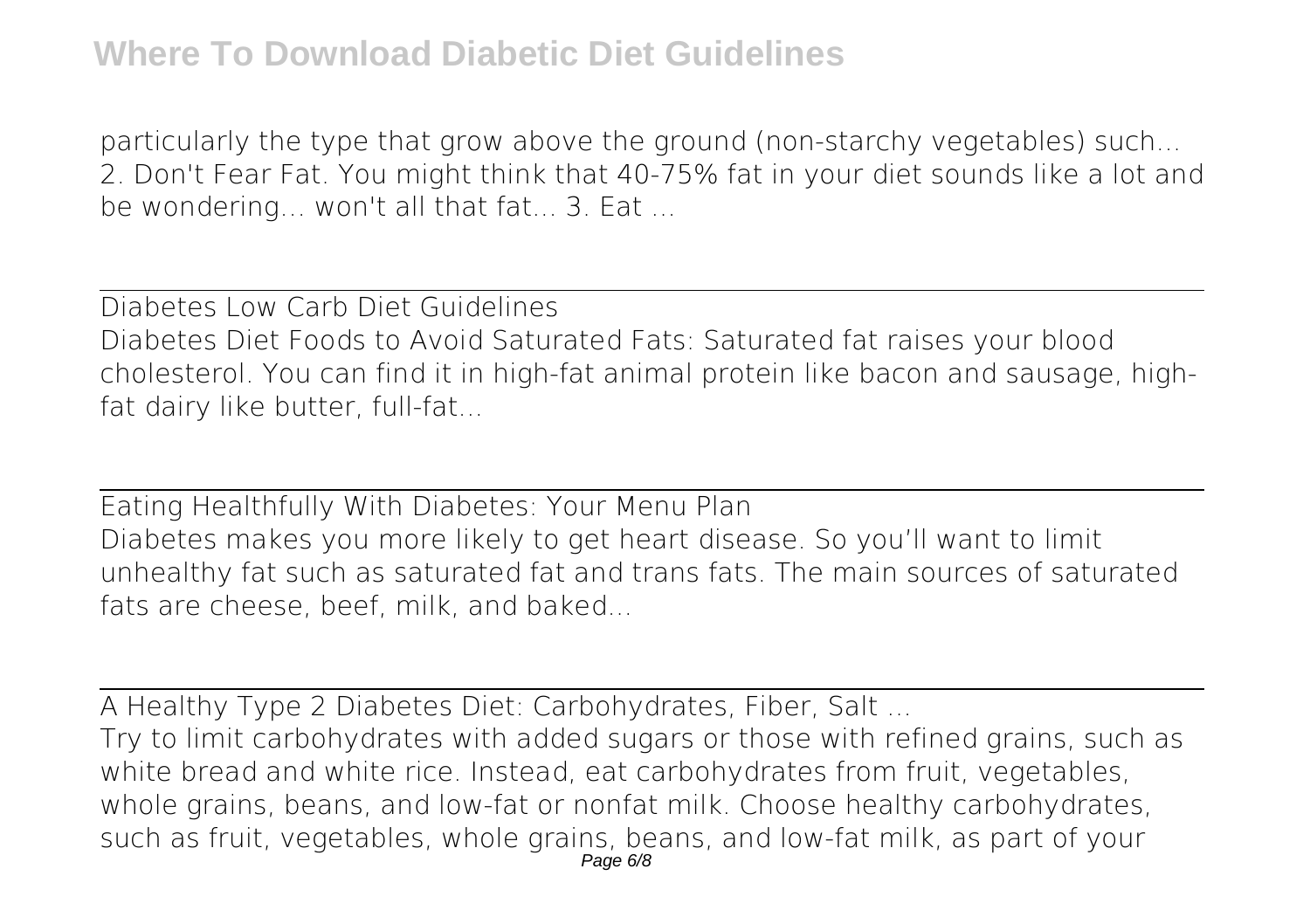diabetes meal plan.

Diabetes Diet, Eating, & Physical Activity | NIDDK What are the type 1 diabetes diet plan restrictions and guidelines? While there are no absolute diet restrictions in type 1 diabetes, healthier food choices can make control a lot easier. For example, meal timing is very important for people with type 1 diabetes.

Type 1 Diabetes Diet Plan, Foods to Eat and Avoid, plus ...

If you're a person with diabetes, you may juggle a lot of concerns. Eating a healthy diet is a big part of the balancing act. Unmanaged diabetes can increase your risk of developing heart disease.Diabetic patients are also at risk for blindness, amputation and kidney failure.

The Diabetic Diet | American Heart Association If you have diabetes, your body cannot make or properly use insulin.This leads to high blood glucose, or blood sugar, levels.Healthy eating helps keep your blood sugar in your target range. It is a critical part of managing your diabetes, because controlling your blood sugar can prevent the complications of diabetes.. A